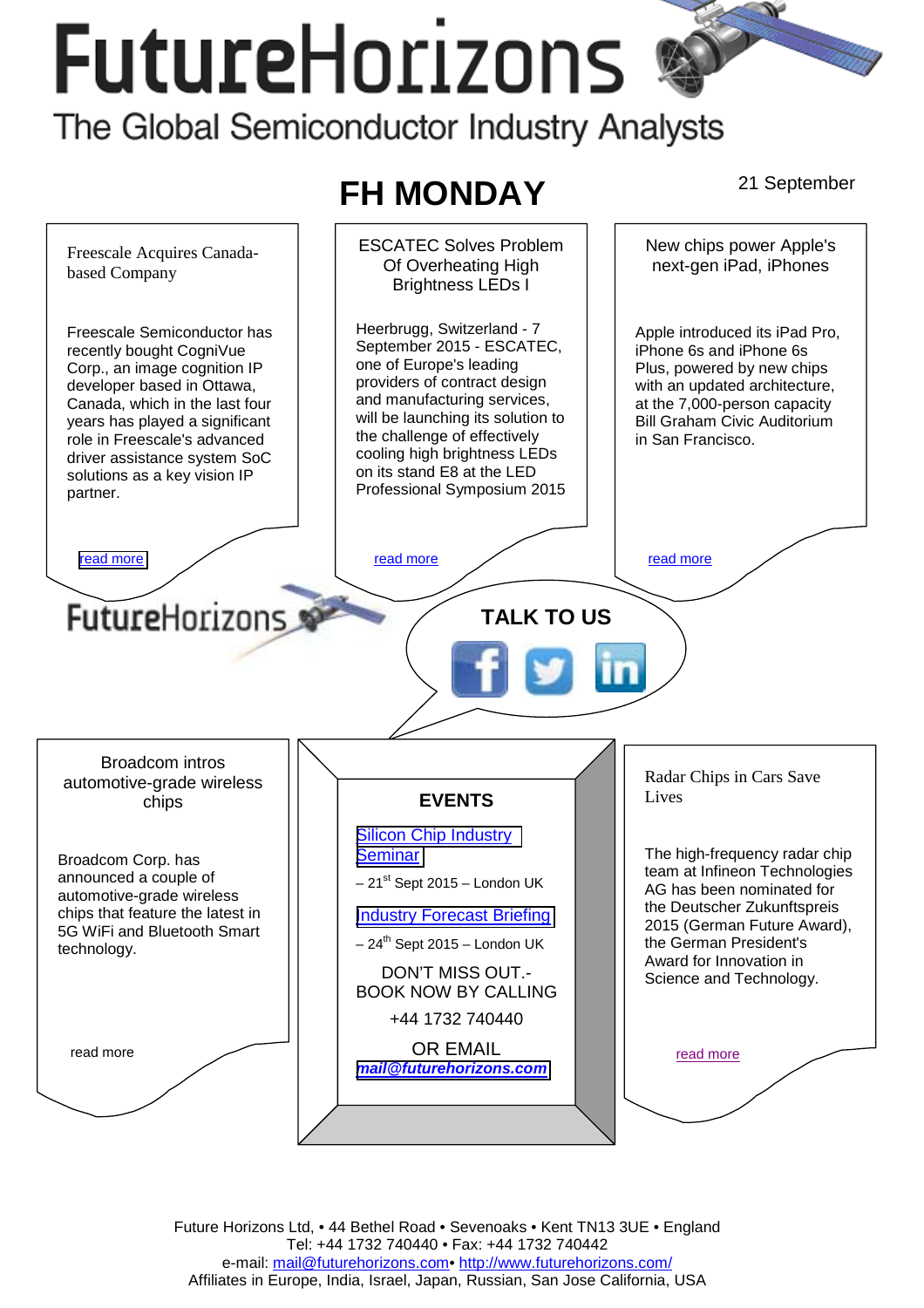## <span id="page-1-0"></span>*Freescale Acquires Canada-based Image Cognition IP company*

Freescale Semiconductor has recently bought CogniVue Corp., an image cognition IP developer based in Ottawa, Canada, which in the last four years has played a significant role in Freescale's advanced driver assistance system SoC solutions as a key vision IP partner.

By bringing CogniVue's IP and its development team in-house, Freescale hopes to lead the safety-critical ADAS and eventually autonomous car market with its own IP, developed from the very start as "automotive qualified."

Davide Santo, Freescale's safety and chassis segment manager based in Munich, explained that safety can't be an afterthought. He stated that the acquisition of CogniVue affords Freescale the opportunity to develop vision IP "that's designed in lockstep with Freescale's automotive safety requirement knowledge." This will "ease our internal work," and "our integration of safety-critical hardware and software," he added.

## *[ESCATEC So](#page-2-0)lves Problem Of Overheating High Brightness LEDs*

Heerbrugg, Switzerland - 7 September 2015 - ESCATEC, one of Europe's leading providers of contract design and manufacturing services, will be launching its solution to the challenge of effectively cooling high brightness LEDs on its stand E8 at the LED Professional Symposium 2015 in Bregenz, Austria on 22-24 September 2015. http://www.ledprofessional-symposium.com

ESCATEC's Heat Spreader solution solders the LEDs onto a copper substrate, which is up to ten times more effective at dissipating the heat generated by the LEDs than current solutions. The CoolRunning design means that LEDs with a power density of up to 10W per mm2 could be passively cooled.

The Heat Spreader was developed in response to a customer visit to ESCATEC's FutureLab where novel and innovative solutions are developed for LED applications. "Heat dissipation is always a challenge for LEDs as their compact size means that the LEDs can be packed close together to form a powerful illumination source but that also forms a highly concentrated heat source, for example, when a hundred 5 Amp LEDs are side by side," explained Wolfgang Plank, Manager of the FutureLab. "Our novel Heat Spreader solution opens up compact, high power LEDs of, say 1000W, to be used in many new applications such as stage lighting, architectural illumination and video projectors."

#### *New chips power Apple's next-gen iPad, iPhones*

Apple introduced its iPad Pro, iPhone 6s and iPhone 6s Plus, powered by new chips with an updated architecture, at the 7,000-person capacity Bill Graham Civic Auditorium in San Francisco.

The iPad Pro runs on a 64bit A9X, Apple's third generation of custom designed processors. While Apple was expectedly short on details, officials announced that A9X has twice the memory bandwidth of last year's A8X and is 1.8 times faster than the 8X processor inside the MacBook Air 2 for "desktop-class performance." The tablet supports 802.11ac MIMO and up to 150Mbit/s LTE.

The iPad Pro is faster than 80 per cent of the PCs that shipped in the past six months, said Apple Vice President of Worldwide Marketing Phil Schiller, and its graphics are faster than 90 per cent of those PCs. This is due in large part to an updated transistor architecture—likely a 14nm or 16nm FinFET process from Samsung or TSMC.

#### **Broadcom intros automotive-grade wireless chips**

Broadcom Corp. has announced a couple of automotive-grade wireless chips that feature the latest in 5G WiFi and Bluetooth Smart technology. The devices allow car makers and tier one integrators to deliver high-speed connectivity within and beyond the vehicle, providing Internet, cloud applications and entertainment content via telematics or hot spot connections, stated the company.

Broadcom offers the 5G WiFi/Bluetooth Smart 2X2 MIMO combo chip with Real Simultaneous Dual Band (RSDB) support as well as a stand-alone tri-mode Bluetooth Smart (version 4.2) SoC. Optimised to meet the rigorous standards of the automotive industry, all products have been tested to AECQ100 automotive environmental stress requirements, are manufactured in TS16949 certified facilities and offer full production part approval process (PPAP) support.